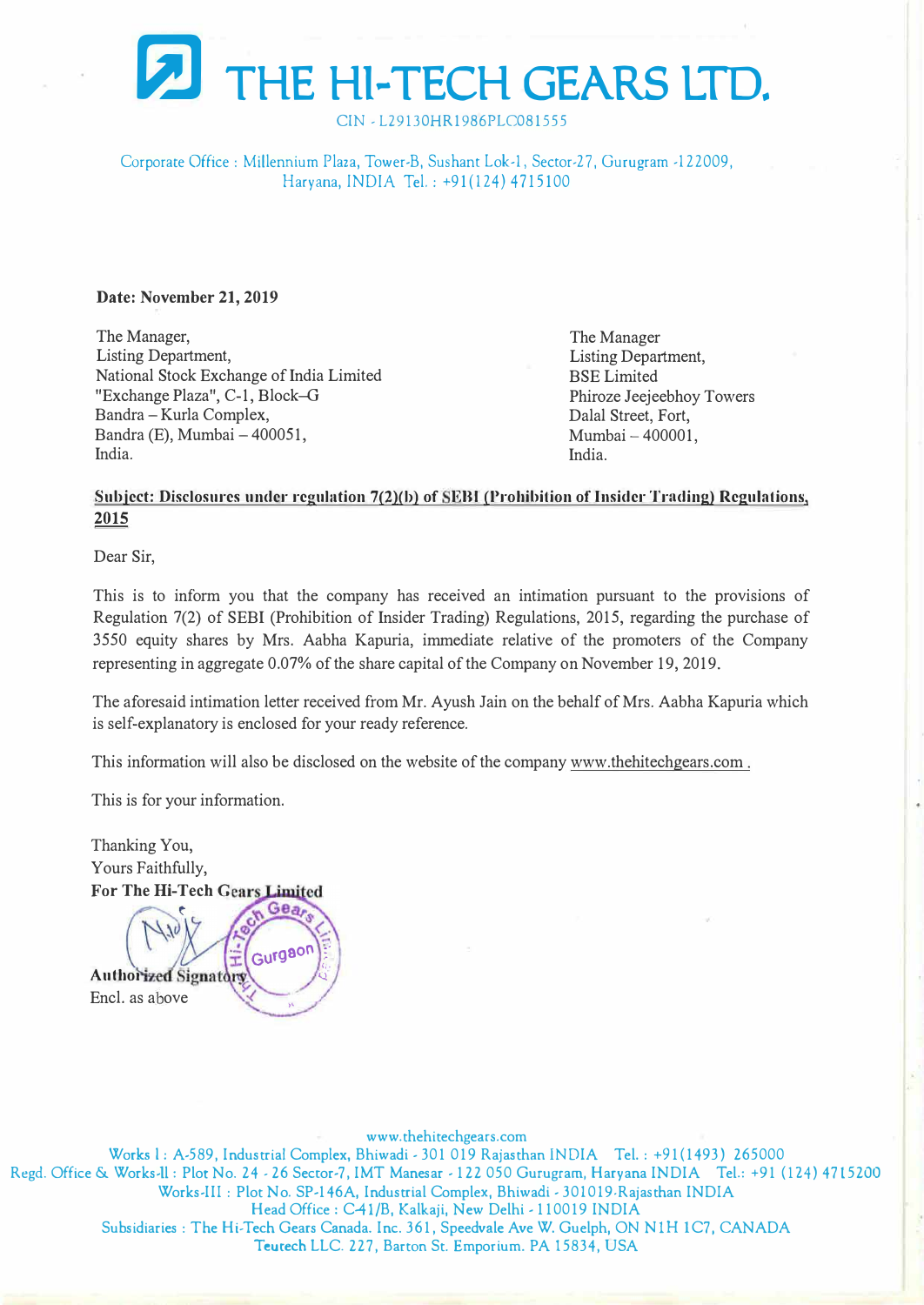Date: November 19, 2019

To **The Company Secretary The Hi-Tech Gears Limited**  14<sup>th</sup> Floor, Millennium Tower - B Sushant Lok-1, Gurgaon, Haryana

In Reference: BSE Code: 522073 NSE Code: HITECHGEAR

#### **Subject: Disclosure under Regulation 7(2)(a) SEBI (Prohibition of Insider Trading) Regulations, 2015**

Dear Sir,

I, Ayush Jain, duly authorized by Mrs. Aabha Kapuria vide authority letter dated June 21, 2019 with respect to making the disclosure(s) under SEBI (Prohibition of Insider Trading) Regulations, 2015 and Company's Code of Conduct to Regulate, Monitor and Report trading by Designated Persons.

Therefore, please find the attached herewith the disclosure as required under Regulation 7(2)(a) SEBI (Prohibition of Insider Trading) Regulations, 2015, if applicable, regarding purchase of 3,550 equity shares. The shares were purchased in the following manner from NSE:-

| Date                                                 | Value of Share including<br>of   No of Shares   Average Price |        |           |  |  |  |
|------------------------------------------------------|---------------------------------------------------------------|--------|-----------|--|--|--|
| brokerage (Amount in Rs)<br>Transaction<br>Purchased |                                                               |        |           |  |  |  |
| 15.11.2019                                           | 1000                                                          | 178.70 | 178700.35 |  |  |  |
| 18.11.2019                                           | 1500                                                          | 181.49 | 272247.56 |  |  |  |
| 19.11.2019                                           | 1050                                                          | 180.90 | 189945.00 |  |  |  |

The total equity shares held by Mrs. Aabha Kapuria is now 13,250 which is 0.070%.

I further declare that the aforesaid shares were purchased from open Market, when the trading window was not closed.

Please disclose the information to the Stock Exchanges, where the shares are listed in compliance of the above mentioned Regulations, if applicable.

Kindly update the records.

Yours sincerely,

 $\lambda^{\prime\prime}$ 

Signature:<br>Ayush Jain **Under the authority of Mrs. Aabha Kapuria**  Encl. as above

CC:

1. The Manager (Listing) Bombay Stock Exchange Ltd. Mumbai

2. The Manager (Listing) National Stock Exchange Ltd. Mumbai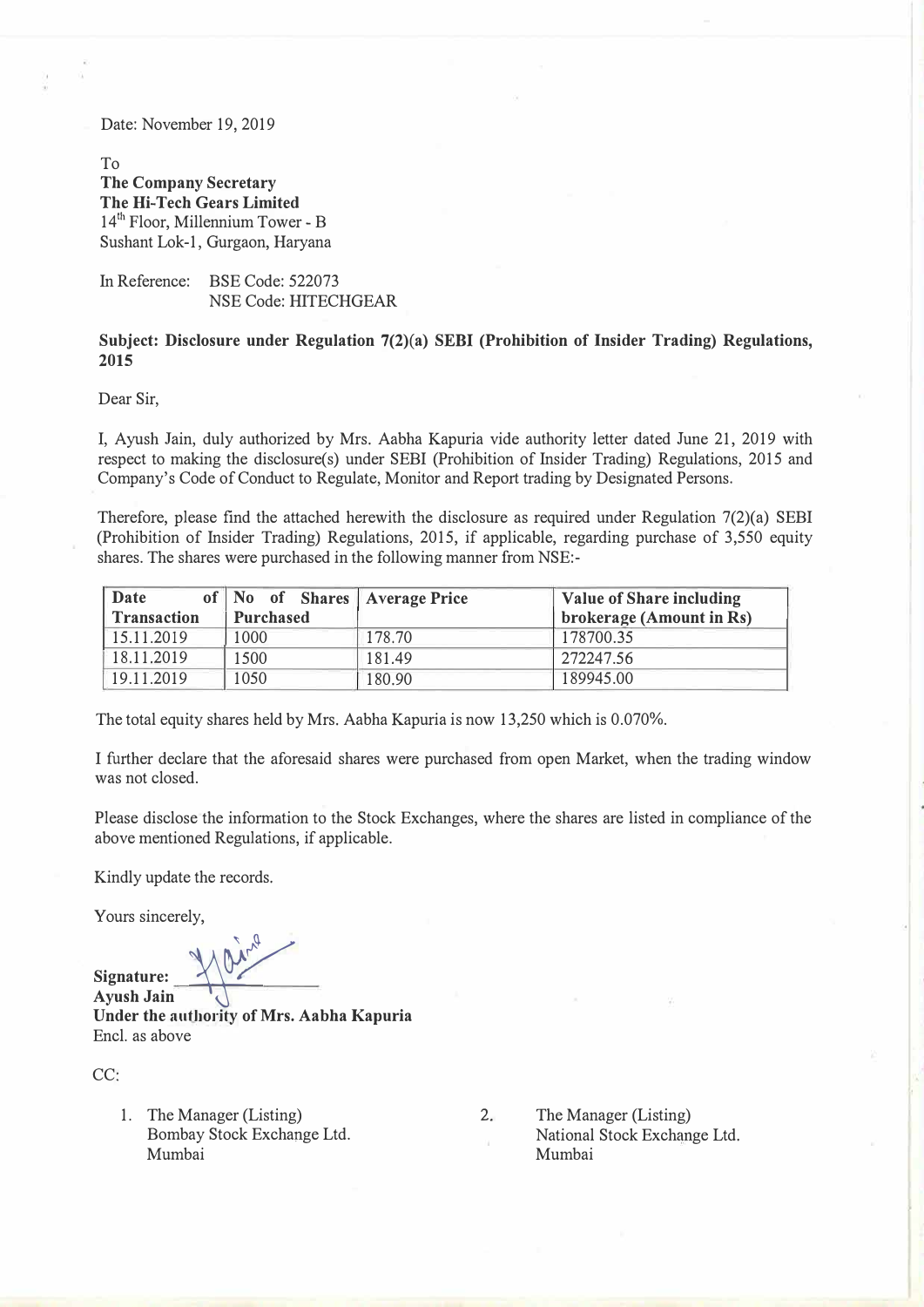## **FORMC**

**SEBI (Prohibition of Insider Trading) Regulations, 2015[Regulation 7(2) read with Regulation 6 (2)-Continual disclosure]** 

Name of the Company: The Hi-Tech Gears Limited **ISIN** of the Company: INE127B01011 Details of change in holding of Securities of Promoter, Employee or Director of a listed company and other such persons as mentioned in Regulation 6(2).

| Name, PAN,<br>CIN/DIN, &<br>address with<br>contact Nos     | <b>Category of</b><br>Person<br>(Promoters/<br>KMP/<br>Directors/<br><b>Immediate</b><br>relative to /<br>others etc.) | <b>Securities held prior</b><br>to acquisition /<br>disposal                                                  |                                       | securities acquired/ disposed                                                                                             |              |                                                                                |                                                                                            | <b>Securities held</b><br>post<br>acquisition/dispos<br>al                                                                  |                                           | Date of allotment<br>advice/ acquisition<br>of shares/ sale of<br>shares specify |                                              | Date of<br>intimati<br>on to<br>compan<br>y  | Mode of<br>acquisition /<br>disposal (on<br>market/publi<br>c/ rights/<br>preferential<br>offer / off<br>market/<br><b>Inter-se</b><br>transfer,<br><b>ESOPs etc.)</b> |
|-------------------------------------------------------------|------------------------------------------------------------------------------------------------------------------------|---------------------------------------------------------------------------------------------------------------|---------------------------------------|---------------------------------------------------------------------------------------------------------------------------|--------------|--------------------------------------------------------------------------------|--------------------------------------------------------------------------------------------|-----------------------------------------------------------------------------------------------------------------------------|-------------------------------------------|----------------------------------------------------------------------------------|----------------------------------------------|----------------------------------------------|------------------------------------------------------------------------------------------------------------------------------------------------------------------------|
|                                                             |                                                                                                                        | Type of<br>security<br>(For eg. $-$<br>Shares,<br>Warrants,<br>Convertib<br>le<br><b>Debenture</b><br>s etc.) | No. and<br>$%$ of<br>sharehol<br>ding | Type of<br>security<br>(For eg.<br>—<br>Shares,<br>Warran<br>ts,<br><b>Convert</b><br>ible<br><b>Debentu</b><br>res etc.) | No.          | Value                                                                          | <b>Transac</b><br>t ion<br><b>Type</b><br>(Buy/<br>Sale/<br>Pledge /<br>Revoke/<br>Invoke) | <b>Type of</b><br>security<br>(For eg.<br>Shares,<br>Warran<br>ts,<br><b>Convert</b><br>ible<br><b>Debentu</b><br>res etc.) | No.<br>and $%$<br>of<br>shareh<br>olding  | From                                                                             | <b>To</b>                                    |                                              |                                                                                                                                                                        |
| Name:<br>Aabha<br>Kapuria<br>PAN:<br>AJKPK3236<br>${\bf F}$ | Immediate<br>relative to<br>Promoters<br>Immediate<br>relative to<br>Promoters                                         | Equity<br><b>Shares</b><br>Equity<br><b>Shares</b>                                                            | 9700<br>(0.051%<br>10700<br>(0.057%   | Equity<br><b>Shares</b><br>Equity<br><b>Shares</b>                                                                        | 1000<br>1500 | Rs.178.70(<br>including<br>brokerage)<br>Rs.181.49(<br>including<br>brokerage) | Buy<br>Buy                                                                                 | Equity<br><b>Shares</b><br>Equity<br><b>Shares</b>                                                                          | 10700<br>(0.057)<br>%<br>12200<br>(0.065) | Novemb<br>er 15,<br>2019<br>Novemb<br>er 18,                                     | Novemb<br>er 15,<br>2019<br>Novemb<br>er 18, | Novemb<br>er 19,<br>2019<br>Novemb<br>er 19, | On Market<br>(National<br><b>Stock</b><br>Exchange)<br>On Market                                                                                                       |